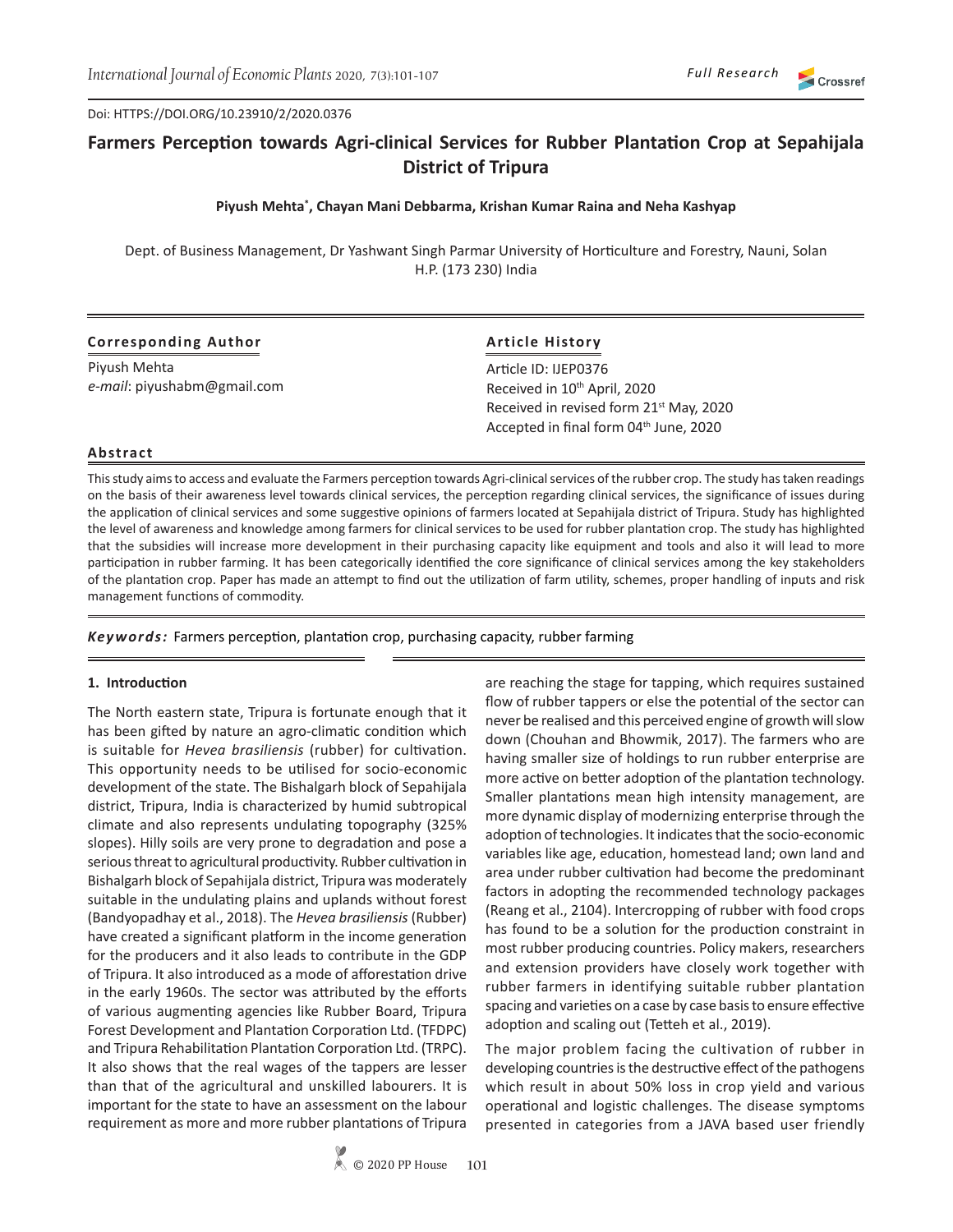graphical interface and suggests curative and preventive measures of it. The diagnosis of the crop was able to reveal the causes, prevention and the resultant disease of the rubber crop (Konyeha and Imouokhome, 2018).The straw-based composites demonstrated that cereal straw waste could be used as an alternative, biodegradable and eco-friendly reinforcement of natural rubber composites. The use of cheap and renewable raw material to strengthen the elastomer matrix contributed to the creation of an extensive secondary filler structure in the polymer, which was confirmed by dynamic mechanical analysis (Masłowski et al., 2019).The specialization and competitiveness of natural rubber production is related to natural conditions, market demand and technological development and with the lowest production costs. Therefore, it is necessary to promote a regional innovation system for the design and implementation of smart specialization strategies (Vargas-Canales et al., 2019).

### **2. Materials and Methods**

The descriptive research design was adopted for the concerned research study. The research was conducted at Sepahijala district of Tripura in 2020. After the district selection, two blocks were selected from the district and from there 3 villages from each block were chosen for the study. The sampling was done over a total number of 120 rubber growing farmers where 20 respondents from each village are randomly selected for the study observation. Two types of data were collected for the study. Primary data was collected through closed ended structured interview schedule. The questionnaire was divided into two parts. Part 'A' was designed to seek information on the demographic variables such as name, gender, age, income etc. Part 'B' consisted of general views and statements based on Likert scale to evaluate farmers perception towards benefits, problems and prospects of clinical services for rubber plantation crop. Secondary data was taken from journals, magazines, research articles, newspaper, and books. Simple mathematical and statistical tools including Arithmetic Mean, Standard Deviation, %age and Total Weightage Score method were used for satisfying the objectives with a view of keeping the analysis simple and easy to understand. The concerned study was initiated with the key objective, to study the awareness level of rubber producing farming community towards various agri-clinical services, to evaluate the perceptual mapping of rubber producing farmers on the facilities extended by agri-clinical agencies, to highlight various clinical issues faced by rubber growers and also to seek suggestive opinion for improving agri-clinical Facilities and to identify the areas of existing rubber plantations in the state and the impact of targets set by agri-clinics involve with Rubber plantation and production.

#### **3. Results and Discussion**

#### *3.1. Employment status of the respondents*

Agriculture is the sector that provides job opportunities to the

majority sections of the society. The maximum respondents were farmers and involved in rubber farming for their day to day livelihood expenses. It was observed that largely respondents were holding the farming status followed by govt. Service and both dual occupation as the sole employment source and there were fewer respondents who were holding both the employment status together. Thus, considering a mixed set up of employment status, it was observed that farmers were highly inclined to understand and avail the agriclinical services in their respective farming business (Table 1).

| Table 1: Employment status of the respondents |                    |       |  |
|-----------------------------------------------|--------------------|-------|--|
| Employment status                             | No. of respondents | %age  |  |
| Govt. Service                                 | 12                 | 10    |  |
| Farmer                                        | 98                 | 81.67 |  |
| Both                                          | 10                 | 8.33  |  |
| Total                                         | 120                | 100   |  |

Source: primary probe, 2020

#### *3.2. Gender status of the respondents*

It was observed that majority of the respondents were males 58.33% followed by females 41.67 %. Female population was also averagely indulged in the rubber farming for sustaining their livelihood (Table 2).

| Table 2: Gender status of the respondents |       |  |  |
|-------------------------------------------|-------|--|--|
| No. of respondents                        | % age |  |  |
| 70                                        | 58.33 |  |  |
| 50                                        | 41.67 |  |  |
| 120                                       | 100   |  |  |
|                                           |       |  |  |

Source: primary probe, 2020

*3.3. Age of the respondents*

Respondents in the sepahijala district were in between the age group of 31-50 followed by 21-30 age group above 50 age group. Highest %age of respondents belongs to the 31-50 years of age group (Table 3).

| Table 3: Age of the respondents |                    |       |  |  |
|---------------------------------|--------------------|-------|--|--|
| Age (in years)                  | No. of respondents | % age |  |  |
| 18-20                           | 0                  | Ω     |  |  |
| $21 - 30$                       | 24                 | 20    |  |  |
| 31-50                           | 74                 | 61.67 |  |  |
| Above 50                        | 22                 | 18.33 |  |  |
| Total                           | 120                | 100   |  |  |

Source: primary probe, 2020

### *3.4. Marital status of the respondents*

Maximum no. of the respondents were married and only 10% of the respondants are unmarried (Table 4).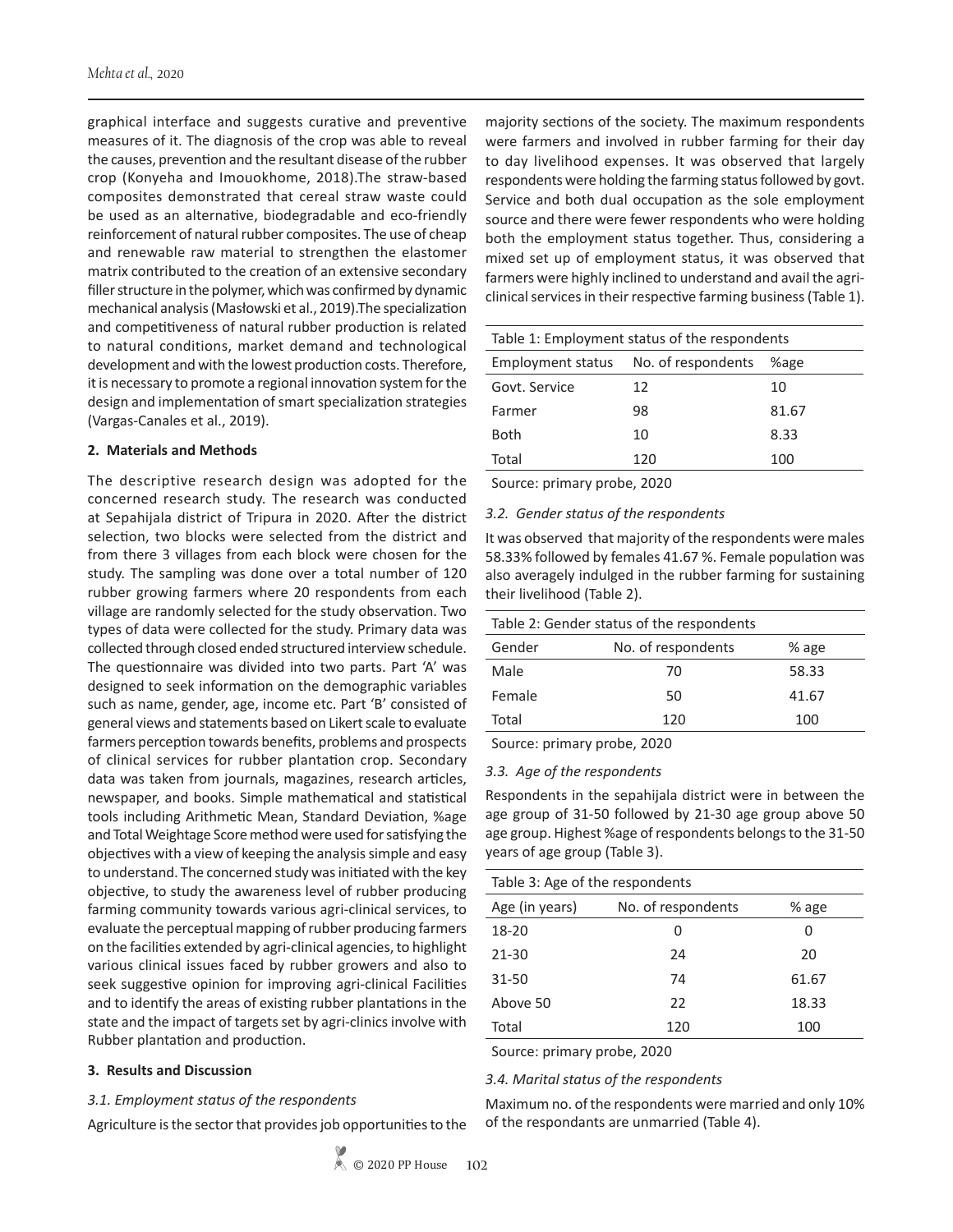| Table 4: Marital status of the respondents    |     |     |  |  |
|-----------------------------------------------|-----|-----|--|--|
| No. of respondents<br>Marital status<br>% age |     |     |  |  |
| Married                                       | 108 | 90  |  |  |
| Unmarried                                     | 12  | 10  |  |  |
| Total                                         | 120 | 100 |  |  |

Source: primary probe, 2020

# *3.5. Educational qualification of respondents*

Majority of the respondents had studied up to matriculation followed by higher secondary and graduation. The 38.33% respondents of matric level are higher among the group while 20% of the respondents were up to primary level only (Table 5).

| Table 5: Educational qualification of respondents |     |       |  |  |
|---------------------------------------------------|-----|-------|--|--|
| No. of respondents<br>Education level<br>% age    |     |       |  |  |
| Matriculation                                     | 46  | 38.33 |  |  |
| Higher secondary                                  | 34  | 28.33 |  |  |
| Graduation                                        | 16  | 13.34 |  |  |
| Post graduation                                   | O   | 0     |  |  |
| others                                            | 24  | 20    |  |  |
| Total                                             | 120 | 100   |  |  |

Source: primary probe, 2020

# *3.6 . Income of the respondents*

It shows from the tabular representation that The income of the respondent in the sepahijala district are based on the number of trees owned by the family. 41.67% of the respondents earns in between INR 20,000-50,000 month-1 and 10.83% of the repondents were earning above INR 55,000 month $^{-1}$  or more than that (Table 6).

| Table 6: Income of the respondents |             |           |  |  |
|------------------------------------|-------------|-----------|--|--|
| Income                             | No. of      | Frequency |  |  |
| $(INR Month-1)$                    | respondents | $(\% )$   |  |  |
| Less than 20,000                   | 34          | 28.33     |  |  |
| 20000-35000                        | 50          | 41.67     |  |  |
| 35000-55000                        | 23          | 19.17     |  |  |
| Above 55000                        | 13          | 10.83     |  |  |
| Total                              | 120         | 100       |  |  |

Source: primary probe, 2020

# *3.7. Distribution of land holding among the respondents*

Most of the respondents were small scale farmers who were holding land in between 1-4 ha followed by marginal farmers (less than 1 ha), medium scale farmers (5-10 ha) and large scale farmers (above 10 ha). And only 2.5% of the respondents were large scale farmers amongst the respondents who hold land in above 10 ha (Table 7).

| Table 7: Distribution of land holding among the respondents |                    |       |  |
|-------------------------------------------------------------|--------------------|-------|--|
| Land holdings (Ha)                                          | No. of respondents | % age |  |
| $<$ 1                                                       | 42                 | 35    |  |
| $1 - 4$                                                     | 68                 | 56.67 |  |
| $5 - 10$                                                    |                    | 5.83  |  |
| Above 10                                                    | 3                  | 2.5   |  |
| Total                                                       | 120                | 100   |  |

Source: primary probe, 2020

# *3.8. Respondents opinions about rubber farming in Sepahijala district, Tripura*

It was observed that largely losses were being held with the attack of pest and diseases takes place in their field or farm followed by the increase in cost of labour, production and marketing problems, export of the final product, lesser marketable facilities and storage. The respondents were highly inclined to understand and avail the agri-clinical services in their respective farming business for the ultimate growth of their rubber farming. Thus the agri-clinical services improvise the management system of the rubber crop (Table 8).

# *3.9. Farmers responses towards the significances of Agriclinical services in providing training for the management of rubber plantation*

Respondents attained training facility for the rubber farming which is provided in the block levels within the sepahijala district. Majority of the respondents attended the training while the others respondants were not aware about the training (Table 9).

# *3.9.1. Clinical services availability within the locality*

Availability of the agri clinical services were barely available within the locality. Among the respondants, only the 16.67 % can avail the agri clinical services facility. Majority of the respondants was unable to find the inputs that were needed for the rubber farming (Table 10).

# *3.10. Type of rubber processing done by the respondents*

Respondents usually sell the raw material in Ribbed smoked sheets (RSS) form by 85% of the respondents who seems to had higher margins than the latex creamy white. It was observed that only 15% of the respondents prefer to sell the product in latex creamy white (Table 11).

# *3.11. Respondent's opinion about consultation with the clinical services*

Respondents require more consultation from agri-clinical services while some of the respondents don't want consultation from others and one-third of the respondents were neutral in the consultation process (Table 12).

# *3.12. Challenges faced during the production of natural rubber*

It was observed that largely losses occurred due to the uncertainty of the environment followed by crop diseases,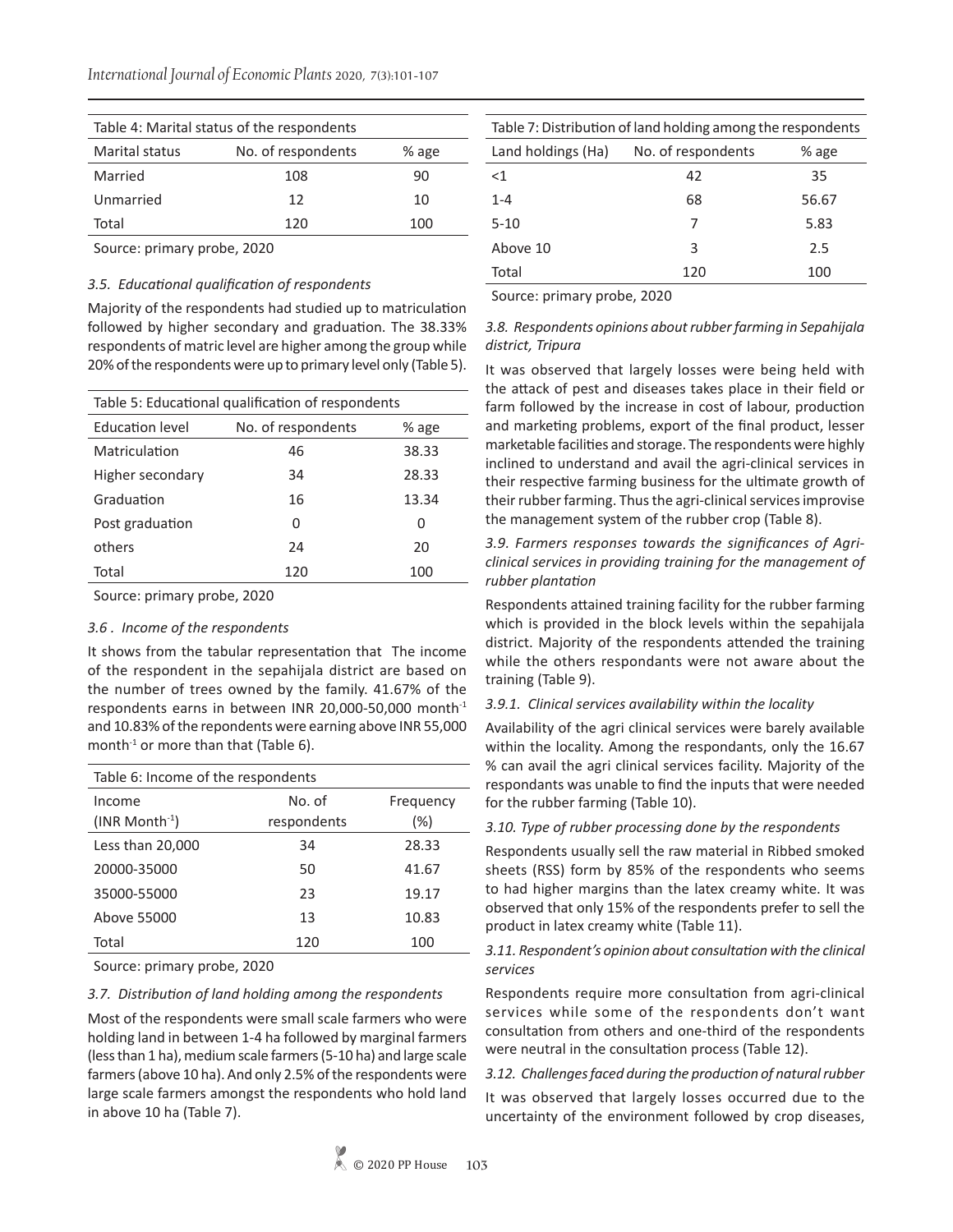| Table 8: Respondents opinions about rubber farming in Sepahijala district, Tripura                           |                       |              |                |                        |                              |             |     |
|--------------------------------------------------------------------------------------------------------------|-----------------------|--------------|----------------|------------------------|------------------------------|-------------|-----|
|                                                                                                              | Weightage             |              |                |                        | *TWS                         | <b>RANK</b> |     |
| <b>Farmers Opinions</b>                                                                                      | Strongly<br>Agree (5) | Agree<br>(4) | Neutral<br>(3) | <b>Disagree</b><br>(2) | Strongly dis-<br>agree $(1)$ |             |     |
| There is an increase in the cost of labour                                                                   | 36                    | 42           | 42             | $\Omega$               | $\Omega$                     | 474         | Ш   |
| Storage facilities are major challenges that<br>are faced by rubber farmers                                  | 0                     | 42           | 48             | 20                     | 10                           | 362         | VI  |
| Attack of pest and disease, outbreak of fire<br>and wind hazards affecting productions                       | 68                    | 42           | 8              | 2                      | $\mathbf 0$                  | #536        | ##  |
| Adequate market for primary rubber pro-<br>duction                                                           | 2                     | 18           | 92             | 4                      | 4                            | 370         | V   |
| Obtaining information about export markets<br>of rubber products is difficult                                | 34                    | 46           | 28             | 8                      | $\overline{4}$               | 458         | IV  |
| You work collectively with other farmers<br>to solve farming problems (production and<br>marketing problems) | 34                    | 44           | 38             | 2                      | 2                            | 466         | III |

Source: primary probe, 2020; \*TWS: Total Weightage Score Method; #536: 68\*5+42\*4+8\*3+2\*2+0\*1; ##I: resulted on account of TWS score descendingly

Table 9: Farmers responses towards the significances of Agriclinical services in providing training for the management

|  | Table 12: Respondent's opinion about consultation with |  |  |
|--|--------------------------------------------------------|--|--|
|  | the clinical centices                                  |  |  |

| of rubber plantation |                    |       |
|----------------------|--------------------|-------|
| Inclination          | No. of respondents | % age |
| Yes                  | 76                 | 63.33 |
| No                   | 44                 | 36.67 |
| Total                | 120                | 100   |

Source: primary probe, 2020

| Table 10: Clinical services availability within the locality |                    |       |  |
|--------------------------------------------------------------|--------------------|-------|--|
| <b>Status</b>                                                | No. of respondents | % age |  |
| Yes                                                          | 20                 | 16.67 |  |
| No                                                           | 100                | 83.33 |  |
| Total                                                        | 120                | 100   |  |
| Cource primary probo 2020                                    |                    |       |  |

Source: primary probe, 2020

| Table 11: Type of rubber processing done by the respondents |                    |      |  |  |  |
|-------------------------------------------------------------|--------------------|------|--|--|--|
| Processed form                                              | No. of respondents | %age |  |  |  |
| <b>Ribbed Smoked Sheets</b>                                 | 102                | 85   |  |  |  |
| Latex Creamy White                                          | 18                 | 15   |  |  |  |
| Total                                                       | 120                | 100  |  |  |  |

Source: primary probe, 2020

pest attack and others. The respondents were much worried about the destruction of the plants prevalently with different problems which occur seasonally (Table 13).

*3.13. Respondents view on requiring the solutions from clinical services*

Most of the respondents wants agri clinical sevices for their

the clinical services Inclination No. of respondents %age

| Total<br>100<br>120 |  |
|---------------------|--|
|                     |  |
| 28.33<br>No<br>34   |  |
| Yes<br>86<br>71.67  |  |

Source: primary probe, 2020

Table 13: Challenges faced during the production of natural rubber

| <b>Issues</b> | No. of respondents | %age  |  |
|---------------|--------------------|-------|--|
| Crop diseases | 40                 | 33.33 |  |
| Pest Attack   | 8                  | 6.67  |  |
| Uncertainty   | 66                 | 55    |  |
| Others        | 6                  | 5     |  |
| Total         | 120                | 100   |  |

Source: primary probe, 2020

rubber farming and majority of the respondants said yes for solving the problems by 91.67% (Table 14).

Table 14: Respondents view on requiring the solutions from clinical services

| Inclination | No. of respondents | %age  |
|-------------|--------------------|-------|
| Yes         | 110                | 91.67 |
| No          | 10                 | 8.33  |
| Total       | 120                | 100   |
|             |                    |       |

Source: primary probe, 2020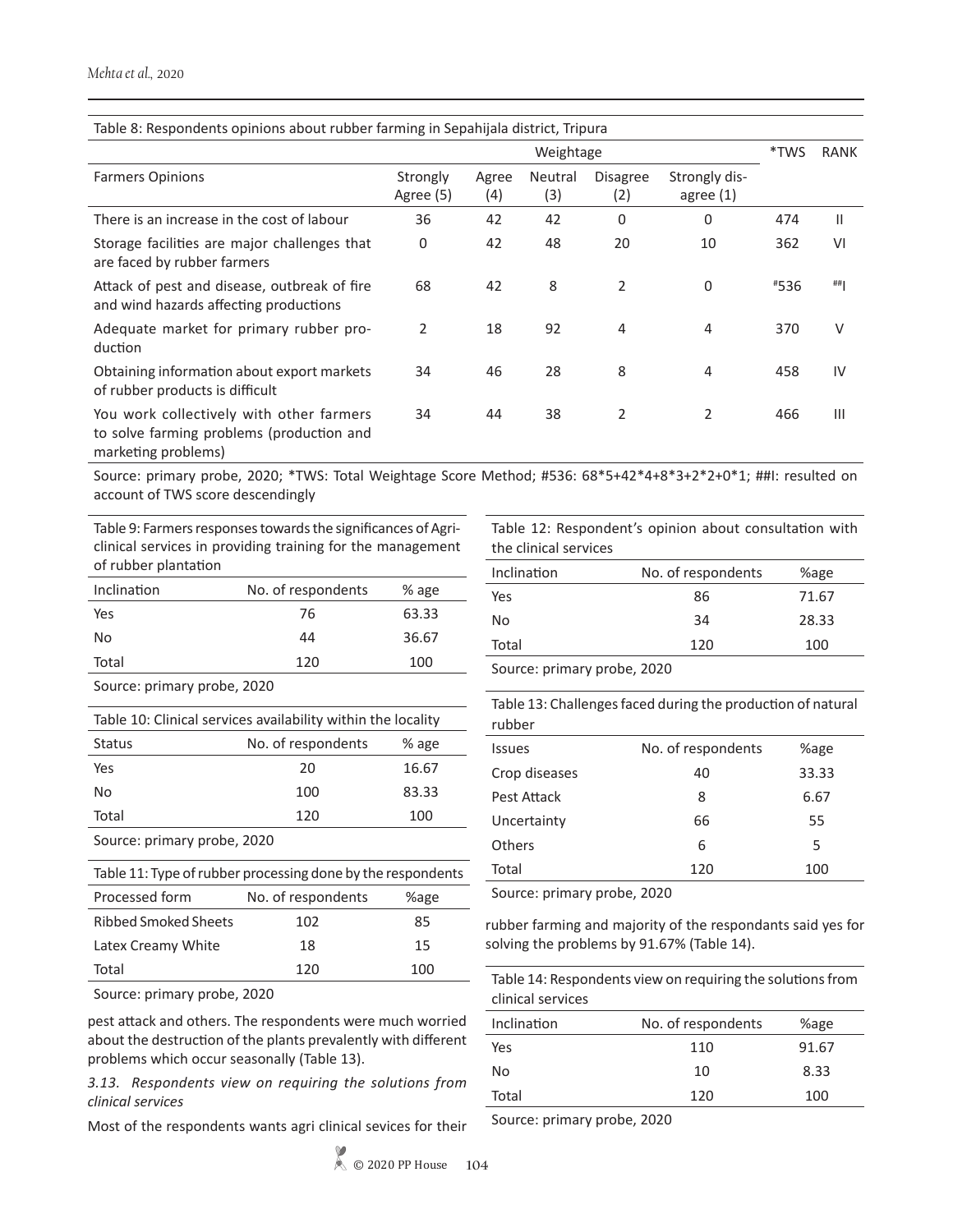# *3.14. Awareness Level towards Agri- clinical services*

The awareness level features of agri-clinics upon certain statements by the respondents in the form of Total Weightage Score (TWS) and rankings. It was observed that higher awareness among the respondents places the first rank with highest to plant health and protection remedies i.e., 290 followed by pest management, field survey, crop consultancy, spray scheduling and others. The respondents were less aware about the diagnostic search of the crop where the TWS is 142 and ranking is last in the criteria (Table 15).

| Table 15: Awareness Level towards Agri-clinical services |                 |          |     |      |      |  |
|----------------------------------------------------------|-----------------|----------|-----|------|------|--|
| Clinical services                                        | Awareness Level |          |     | *TWS | Rank |  |
|                                                          | High            | Moderate | Low |      |      |  |
|                                                          | (3)             | (2)      | (1) |      |      |  |
| Field survey                                             | 28              | 84       | 08  | 260  | Ш    |  |
| Soil testing                                             | 2               | 32       | 86  | 156  | IX   |  |
| Diagnostic search                                        | 4               | 14       | 102 | 142  | X    |  |
| Pest management                                          | 54              | 50       | 16  | 278  | Ш    |  |
| Spray scheduling                                         | 8               | 76       | 36  | 212  | v    |  |
| Harvest standard-<br>ization                             | 4               | 78       | 38  | 206  | VI   |  |
| Nutrient verifica-<br>tion                               | 14              | 18       | 88  | 166  | VIII |  |
| Plant health and<br>Protection rem-<br>edies             | 66              | 38       | 16  | #290 | ##   |  |
| Crop consultancy                                         | 24              | 80       | 16  | 248  | IV   |  |
| Other institutional<br>services                          | 16              | 40       | 64  | 192  | VII  |  |

Source: primary probe, 2020; \*: TWS: Total Weightage Score Method; #290: 66\*3+38\*2+16\*1; ## I: resulted on account of TWS score descendingly

# *3.15. Perception level towards agri-clinical Services*

It was observed that the perception regarding clinical services helps in inducing plant knowledge and plant protection solutions i.e., 296 amongst the respondents who places it on  $1<sup>st</sup>$  rank followed by increases productivity, facilitates scientific knowledge, inculcate farm planning and crop management, extend the life of plant and crop and others. The farmers were less benefitted with alternative by-products of the rubber crop that is why the respondents answer the other crop benefits with lowest rank and TWS i.e., 160 (Table 16).

# *3.16. Significance level towards the application of agri-clinical services*

The issues during the clinical services of the rubber crop were the limited number of clinical services in the locality or within the particular area, most of the respondent's given  $1<sup>st</sup>$  rank to limited number of clinical services provider with TWS i.e., 310 followed by low promotion and awareness, high cost, low scientific know how among farmers, No set standard quality of services and others. The other crop related issues with lowest rank and TWS i.e., 220 which showed that the farmers were having fewer grievances towards other crop related issues of the crop (Table 17).

# *3.17. Suggestive opinions to improve the agri-clinical services*

It was observed that the farmers highly recommend the government subsidies for the rubber cultivation, most of the respondent's places the  $1<sup>st</sup>$  rank with highest TWS i.e. 334 to government subsidies followed by efforts to increase farmers participation, may provided through Agriculture Extension agencies, redressal mechanism over complaints against service providers, intensive promotion and farmers knowledge to be enriched, affordable clinical services and clinical services should be designed as per the farmers' need. The clinical services should be designed as per the farmers had given the lowest rank and TWS with 264 (Table 18).

| Table 16: Perception level towards agri-clinical services |                  |              |           |        |                |
|-----------------------------------------------------------|------------------|--------------|-----------|--------|----------------|
| Clinical services                                         | Perception Level |              |           | *TWS   | Rank           |
|                                                           | High $(3)$       | Moderate (2) | Low $(1)$ |        |                |
| Helps in managing crop cost                               | 8                | 86           | 26        | 222    | VI             |
| Facilitates Scientific knowledge                          | 46               | 62           | 12        | 274    | $\mathbf{III}$ |
| Extends the life of plant and crop                        | 6                | 96           | 18        | 228    | ٧              |
| Increases productivity                                    | 70               | 32           | 18        | 292    | Ш              |
| Decreaseswastivity                                        | 4                | 66           | 50        | 194    | VII            |
| Inculcate farm planning and crop management               | 18               | 78           | 24        | 234    | IV             |
| Induces plant knowledge and Plant protection solutions    | 62               | 52           | 6         | $*296$ | ##             |
| Other crop benefits                                       | 6                | 28           | 86        | 160    | VIII           |

Source: primary probe, 2020; \* TWS: Total Weightage Score Method; #296: 62\*3+52\*2+6\*1; ## I: resulted on account of TWS score descendingly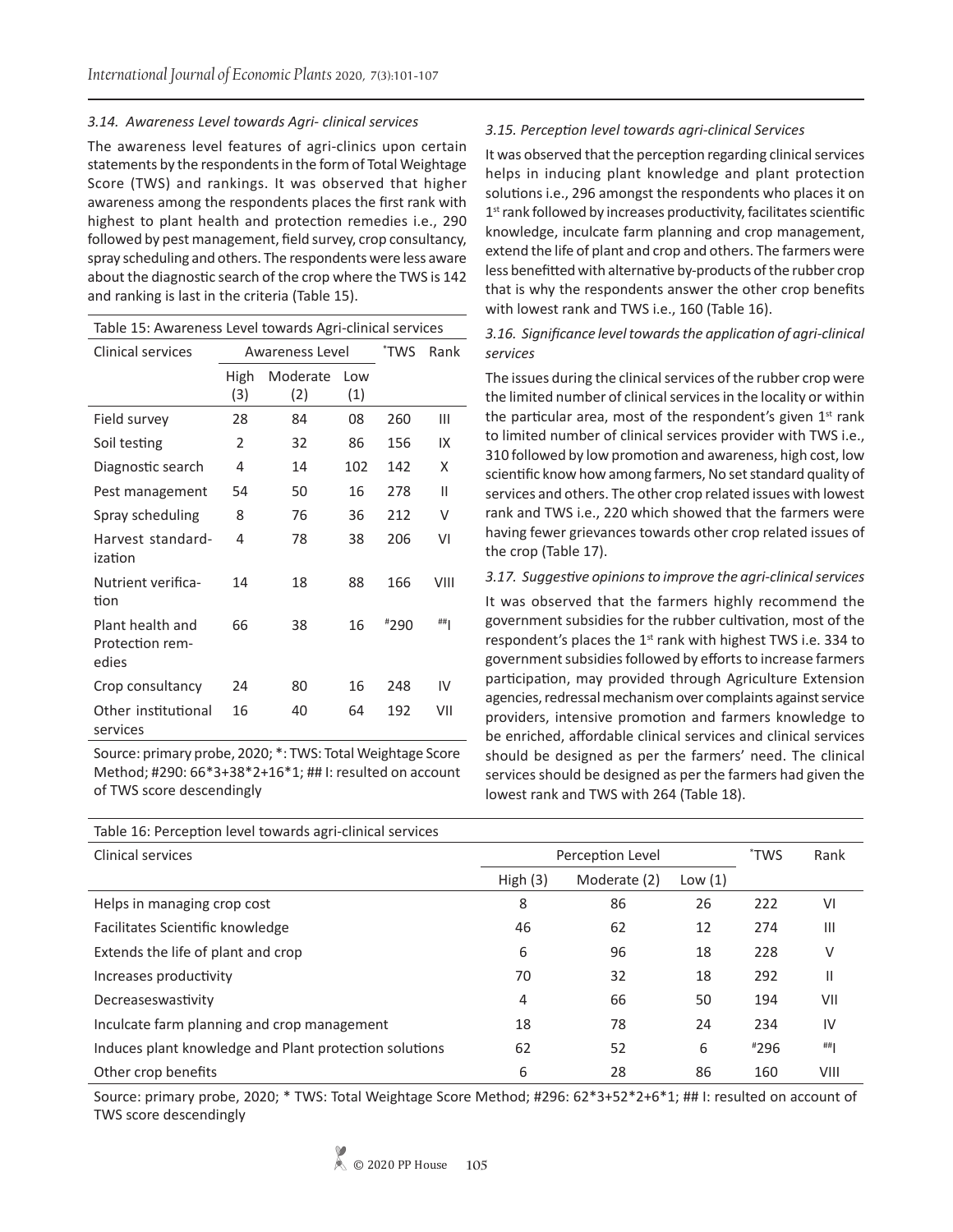# *Mehta et al.,* 2020

| Table 17: Significance level towards the application of agri-clinical services |            |              |           |        |      |
|--------------------------------------------------------------------------------|------------|--------------|-----------|--------|------|
| Clinical services<br>Significance level                                        |            |              |           | *TWS   | Rank |
|                                                                                | High $(3)$ | Moderate (2) | Low $(1)$ |        |      |
| <b>High Cost</b>                                                               | 48         | 72           | 0         | 288    | Ш    |
| Low credibility                                                                | 30         | 74           | 16        | 254    | VII  |
| No set standard quality of services                                            | 58         | 38           | 24        | 274    | V    |
| unavailability as per the need                                                 | 26         | 72           | 22        | 244    | VIII |
| Low promotion and Awareness                                                    | 60         | 50           | 10        | 290    | Ш    |
| Limited number of clinical service providers                                   | 86         | 18           | 16        | $*310$ | ##   |
| Less Farmers participation                                                     | 26         | 84           | 10        | 256    | VI   |
| Low scientific know how among farmers                                          | 52         | 54           | 14        | 278    | IV   |
| Other crop related issues                                                      | 16         | 68           | 36        | 220    | IX   |

Source: primary probe, 2020; \* TWS: Total Weightage Score Method; #310: 86\*3+18\*2+16\*1; ## I: resulted on account of TWS score descendingly

Table 18: Suggestive opinions to improve the agri-clinical services

| Clinical services                                                  | Recommendation Level |              |           | 'TWS | Rank           |
|--------------------------------------------------------------------|----------------------|--------------|-----------|------|----------------|
|                                                                    | High $(3)$           | Moderate (2) | Low $(1)$ |      |                |
| Government subsidies                                               | 98                   | 18           | 4         | #334 | ##1            |
| May provided through Agriculture Extension Agencies                | 68                   | 44           | 8         | 300  | Ш              |
| Intensive promotion and Farmers knowledge to be enriched           | 56                   | 64           | 0         | 296  | V              |
| Clinical services should be designed as per the farmers' need      | 32                   | 80           | 8         | 264  | VII            |
| Redressal mechanism over complaints against service pro-<br>viders | 64                   | 50           | 6         | 298  | IV             |
| Affordable clinical services                                       | 40                   | 66           | 14        | 266  | V <sub>1</sub> |
| Efforts to increase Farmers participation                          | 74                   | 46           | 0         | 314  | Ш              |

Source: primary probe, 2020; \* TWS: Total Weightage Score Method; #334: 98\*3+18\*2+4\*1; ## I: resulted on account of TWS score descendingly

# **4. Conclusion**

In rubber farming systems, significant variables should get more emphasis and care through formulating different development strategies and programmes for the rubber farmers. The awareness programmes should be conducted more frequently for better understanding of modern farm practices and to redress farming problems and related grievances. Farmers suggested that clinical services should be more often available to the farmers. The farmers should visit more clinical services with their causes and learn redressed mechanism. Use of clinical services may increase resource use efficiency and productivity and reduction in losses.

# **5. References**

Bandyopadhay, S., Reza, S.K., Ray, P., Ramachandran, S., Mukhopadhyay, S., Sah, K.D., Nayak, D.C., Singh, S.K., Ray, S.K., 2018. Rubber growing soils of Bishalgarh block, Sepahijala district, Tripura: their characteristics, suitability and Management. ICAR-National Bureau of Soil and Land Use Planning, Salt Lake, Kolkata, West Bengal; ICAR-National Bureau of Soil Survey and Land Use Planning, Jamuguri Road, Jorhat, Assam 3(1), 180−184.

- Bhowmik, I., 2006. A status report on rubber plantations in Tripura. Tripura Rubber Mission. SSRN Electronic Journal 1, 1−21.
- Chouhan, P., Bhowmik, I., 2017. Labour market conditions of natural rubber plantations in Tripura, Department of Economics, Tripura University 14, 55−69.
- Konyeha, S., Imouokhome, F. A., 2018. Development of a web based expert system for rubber crop disease diagnosis and management. Journal of Scientific Research 10(3), 239−248.
- Masłowski, M., Miedzianowska, J., Strzelec, K., 2019. Natural rubber composites filled with crop residues as an alternative to vulcanizates with common fillers. Institute of Polymer and Dye Technology, Lodz University of